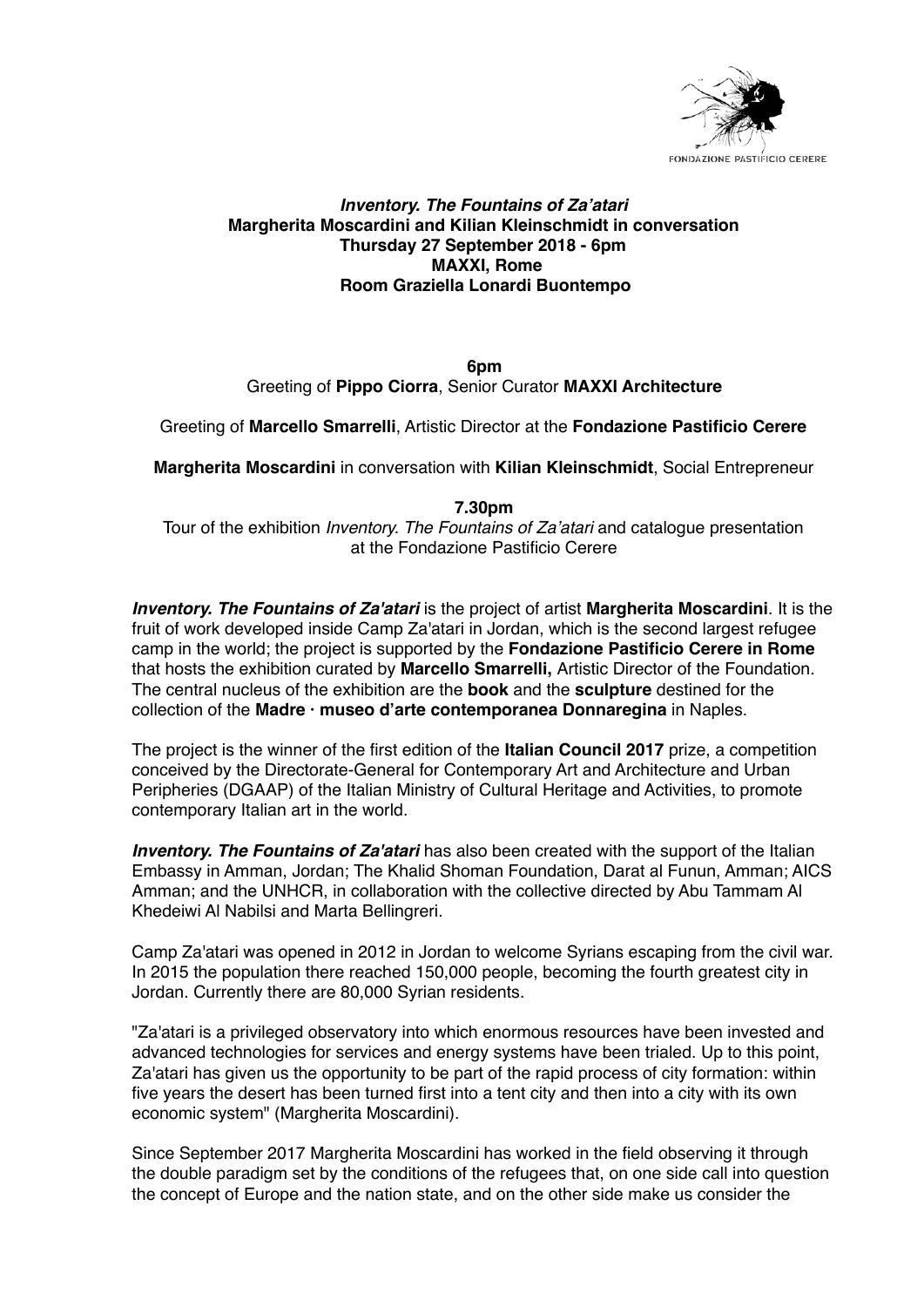

camps as urban realities. Can these cities be thought of not simply in terms of the result of a humanitarian emergency, but in the long term, as virtuous systems to which the best minds have devoted their skills so that they become juridical, economic and social models to be exported, perhaps even able to become a new political paradigm?

There will be presentations of the project in Italy and internationally: at the Polytechnic of Milan (1 October 2018), at the Italian Institute of Culture, Bruxelles (3 October 2018, 7pm) and Istanbul (12 September 2018), at the Centre of Photography in Geneva and at the Columbia University in New York (Autumn 2018).

### **Margherita Moscardini**

Margherita Moscardini investigates relationships between transformation processes of urban, social and natural orders belonging to specific geographies. Her practice favors process and long-term projects including large-scale interventions, drawings, writings, scale models, and video. For the past few years, she has studied refugee camps as cities to be rethought as virtuous urban models. Moscardini currently works on Al Za'atari refugee camp, Jordan, which emerged in 2012 in a desert area near the Syrian border. Moscardini studied art in Bologna, Italy. She attended the ACVA, Ratti Foundation, Como, Italy, with Yona Friedman, and was a research fellow in 2015 of the Italian Academy for Advanced Studies in America, Columbia University, New York. Moscardini has developed projects in Istanbul, Seoul, and across the European Atlantic coast; her work has been exhibited in institutions like the ISCP, New York; MAXXI Foundation, Rome; MMCA, Seoul; Palazzo Reale, Milan, etc.

### **Kilian Kleinschmidt**

Kilian Kleinschmidt is a social entrepreneur and former UNHCR official who served as the director of the Zaatari refugee camp in Jordan. He took over as the 'Senior Field Coordinator' for UNHCR at the Zaatari refugee camp on March 12, 2013 following a series of temporary camp directors and became the Mayor of Jordans 4th largest settlement. He successfully restored order in the largest refugee camp for Syrian refugees shifting the paradigm. After a 25-year stint with the UN, he founded his own aid consultancy called Switxboard believing in connectivity and networks a the solution for development gaps. He also served as an advisor on refugee and migration matters to the Austrian Ministry of the Interior, the Chancellor of Austria and the German Minister for Development and advocates globally for refugee and migration issues.

### **Pippo Ciorra**

Architect, critic and professor at SAAD (University of Camerino) and director of the PhD program "Villard d'Honnecourt". Author of books and essays he was part of the curatorial team for the 1991 Architecture Venice Biennale and juror for the 2016 edition. He has curated exhibitions in Italy and abroad. Since 2009, he is Senior Curator of MAXXI Architettura in Rome.

### **Marcello Smarrelli**

Marcello Smarrelli is an art historian and curator. Since 2016 he has been responsible for the exhibiting activities for the Municipality of Pesaro and Art Advisor of the Fondazione Centro Arti Visive Pescheria. Since 2014 he is Curator at Large at the Fondazione Memmo Arte Contemporanea; since 2011 he is the Artistic Director of the Fondazione Pastificio Cerere and since 2007 Artistic Director of the Fondazione Ermanno Casoli.